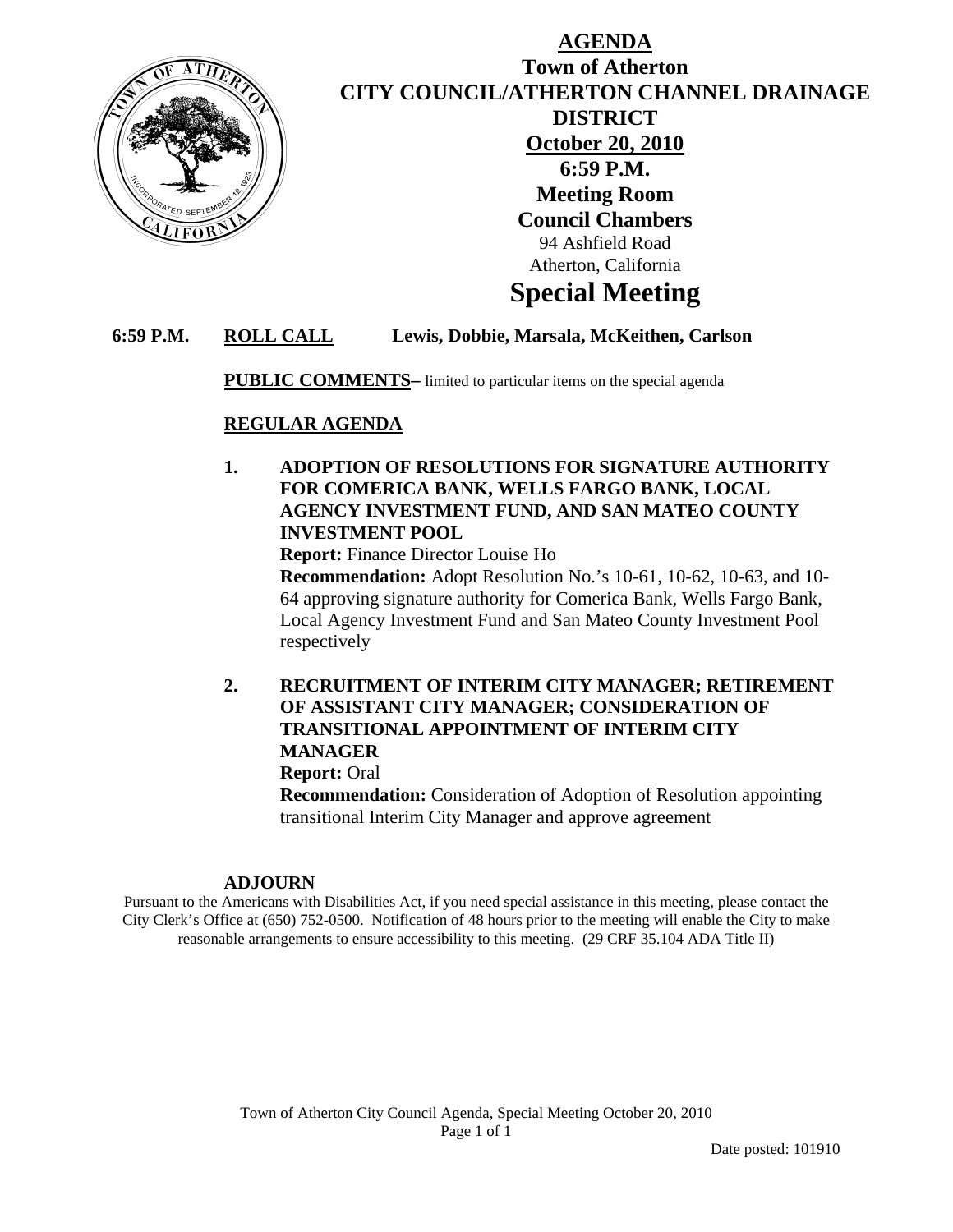**Item No. 1** 



## **Town of Atherton**

## **CITY COUNCIL STAFF REPORT**

### **TO: HONORABLE MAYOR AND CITY COUNCIL JERRY GRUBER, CITY MANAGER**

- **FROM: LOUISE HO, FINANCE DIRECTOR**
- **DATE: FOR THE MEETING OF OCTOBER 20, 2010**

### **SUBJECT: ADOPTION OF RESOLUTIONS FOR SIGNATURE AUTHORITY FOR WELLS FARGO BANK, LOCAL AGENCY INVESTMENT FUND (LAIF), AND SAN MATEO COUNTY POOL**

## **RECOMMENDATION:**

Adopt Resolution No.'s 10-61, 10-62 and 10-63 approving signature authority for, Wells Fargo Bank, Local Agency Investment Fund, and San Mateo County Pool respectively.

#### **DISCUSSION**

Due to the resignation of the City Manager, the retirement of Assistant City Manager, and the hiring of Interim City Manager, staff is recommending that the City Council approve the removal of Assistant City Manager, adding the Interim City Manager and Vice Mayor, to the authorized personnel that can conduct banking or financial transactions on behalf of the Town.

Two signatures are required on all accounts.

## **FISCAL IMPACT**

None

Prepared by: Approved by:

\_\_\_\_\_\_\_\_\_\_\_\_\_\_\_\_\_\_\_\_\_\_ \_\_\_\_\_\_\_\_\_\_\_\_\_\_\_\_\_\_\_\_\_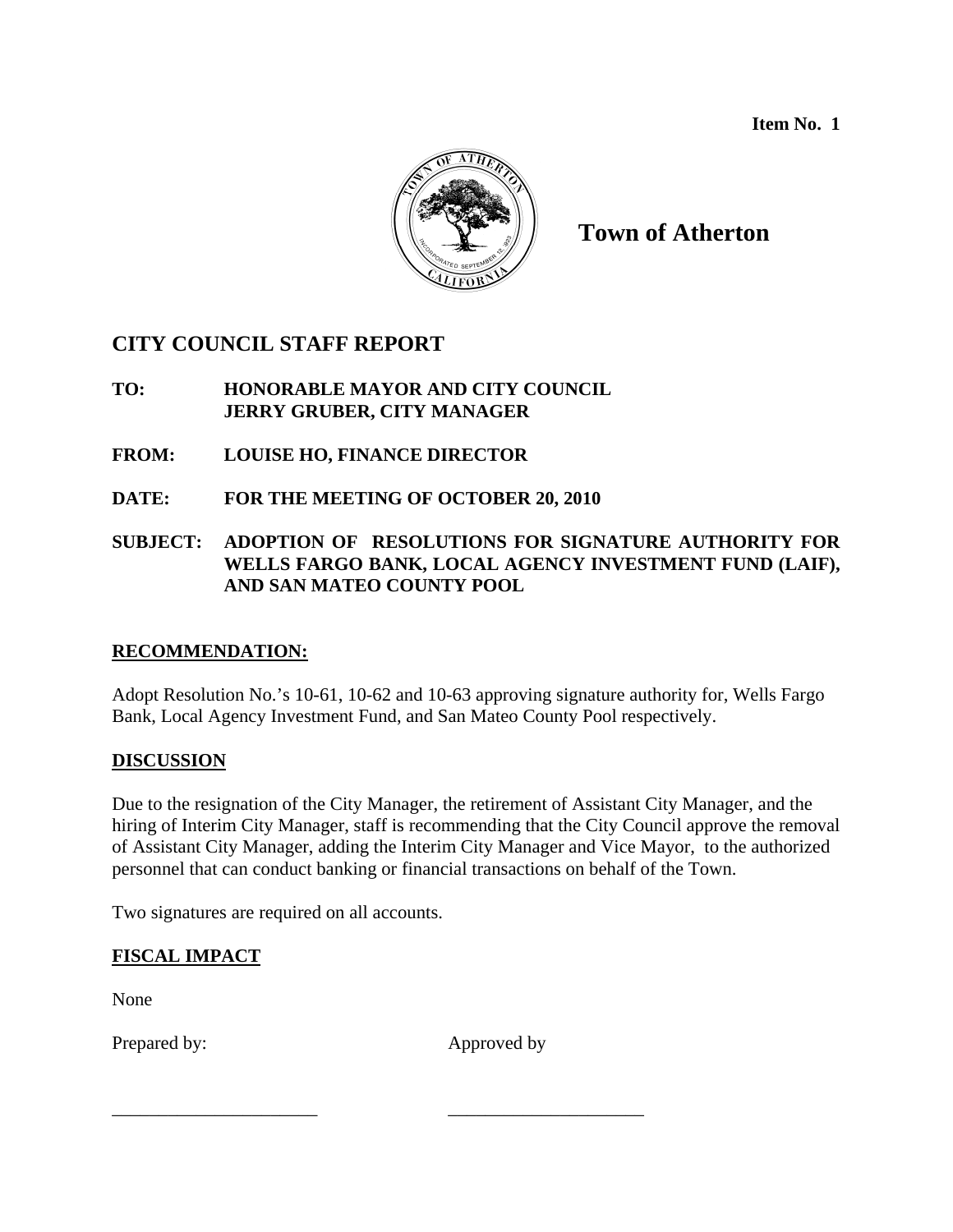Finance Director

Louise Ho Jerome D. Gruber<br>Finance Director City Manager

Attachments: Resolutions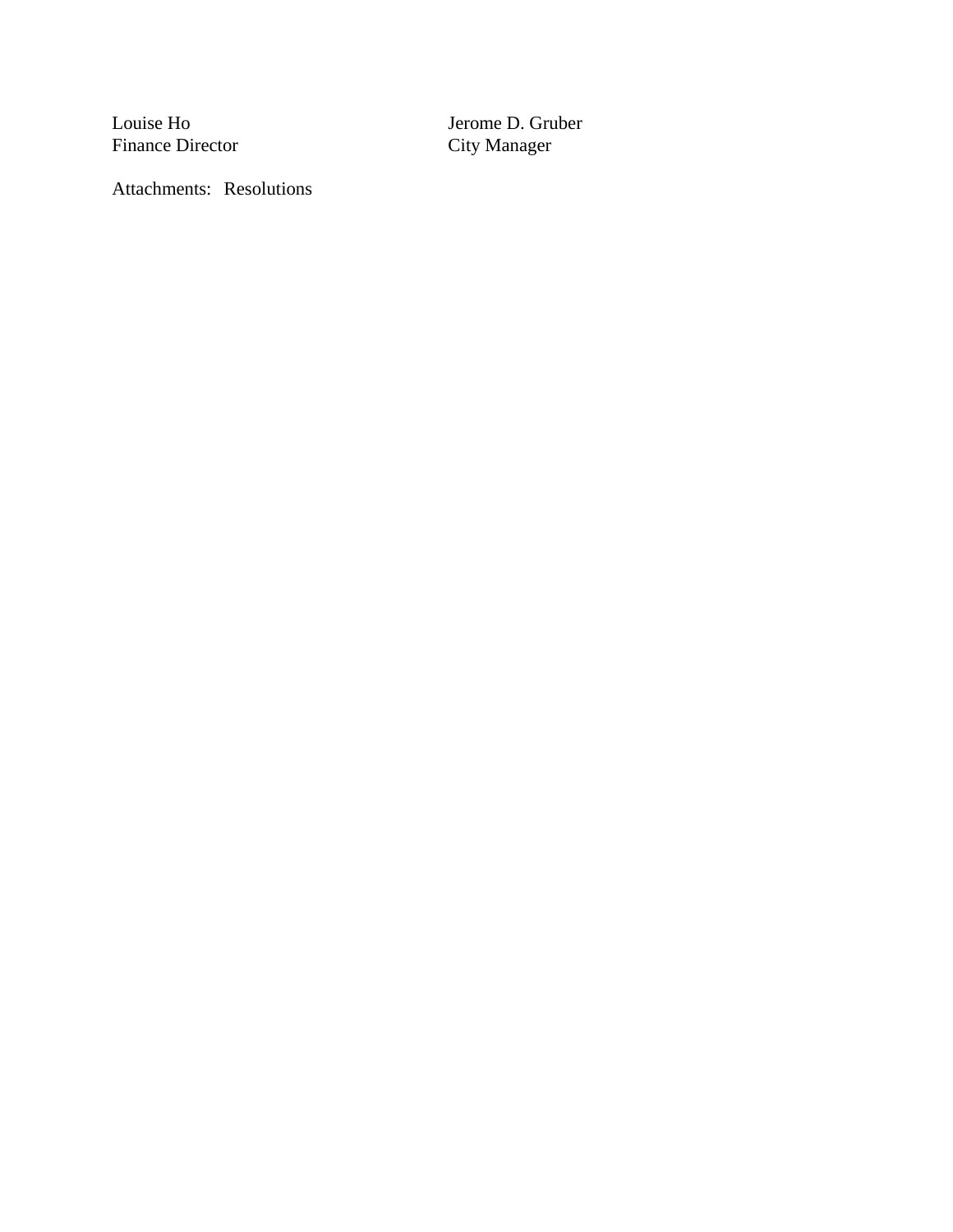#### **RESOLUTION 10-61**

#### **A RESOLUTION OF THE CITY COUNCIL OF THE TOWN OF ATHERTON APPROVING SIGNATURE AUTHORITY FOR CERTAIN INDIVIDUALS IN REGARD TO WELLS FARGO BANK**

**WHEREAS,** the City Council of the Town of Atherton has previously authorized the establishment of certain bank accounts at the Wells Fargo Bank; and

**WHEREAS,** the City Council has previously adopted a policy of requiring at least two authorized signatures on all checks issued, transfer and wire made by the Town Treasury; and

**WHEREAS,** the City Council wishes to designate those persons authorized to sign checks, make transfer, or wire fund on behalf of the Town; and

**NOW, THEREFORE, BE IT RESOLVED,** that the City Council of the Town of Atherton approves using one stamped signature and one live signature, and authorizes the following individuals to act on the Treasury of the Town of Atherton:

> Mayor of the Town of Atherton Vice Mayor of the Town of Atherton City Manager Interim City Manager Finance Director

**BE IT FURTHER RESOLVED,** that all previous authorizations to sign checks, make transfers or wires on behalf of the Town of Atherton are hereby rescinded.

\* \* \* \* \* \* \* \* \* \* \* \*

 $\frac{1}{2}$  , and the set of the set of the set of the set of the set of the set of the set of the set of the set of the set of the set of the set of the set of the set of the set of the set of the set of the set of the set

*I hereby certify that the foregoing Resolution was duly and regularly passed and adopted by the City Council of the Town of Atherton at a regular meeting thereof held on the 20th day of October, 2010, by the following vote:* 

| AYES:          | COUNCILMEMBERS: |
|----------------|-----------------|
| <i>NOES:</i>   | COUNCILMEMBERS: |
| <i>ABSENT:</i> | COUNCILMEMBERS: |

\_\_\_\_\_\_\_\_\_\_\_\_\_\_\_\_\_\_\_\_\_\_\_\_\_\_\_\_

 Kathy McKeithen, MAYOR Town of Atherton

ATTEST: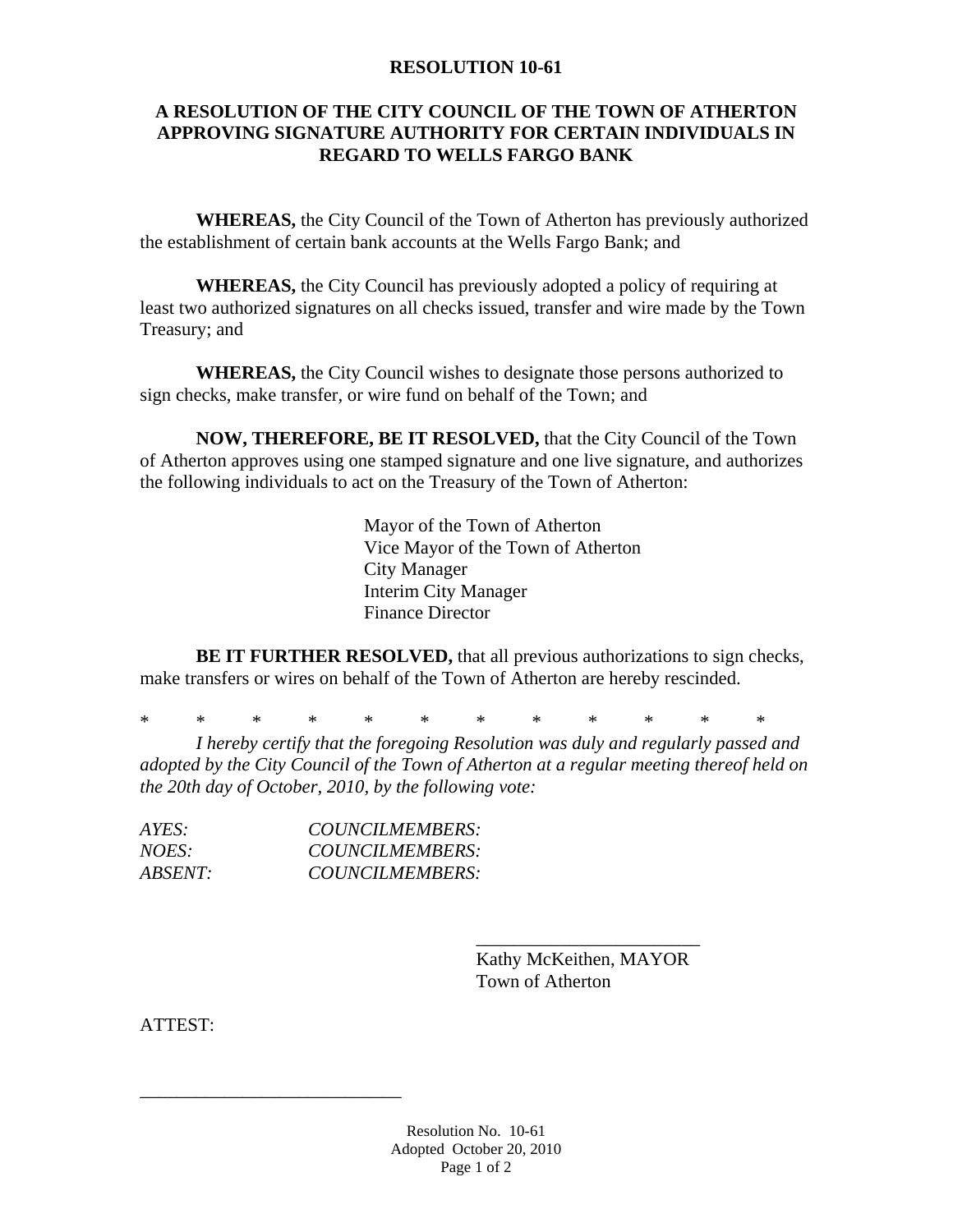APPROVED AS TO FORM:

Wynne S. Furth, City Attorney

\_\_\_\_\_\_\_\_\_\_\_\_\_\_\_\_\_\_\_\_\_\_\_\_\_\_\_\_

Resolution No. 10-61 Adopted October 20, 2010 Page 2 of 2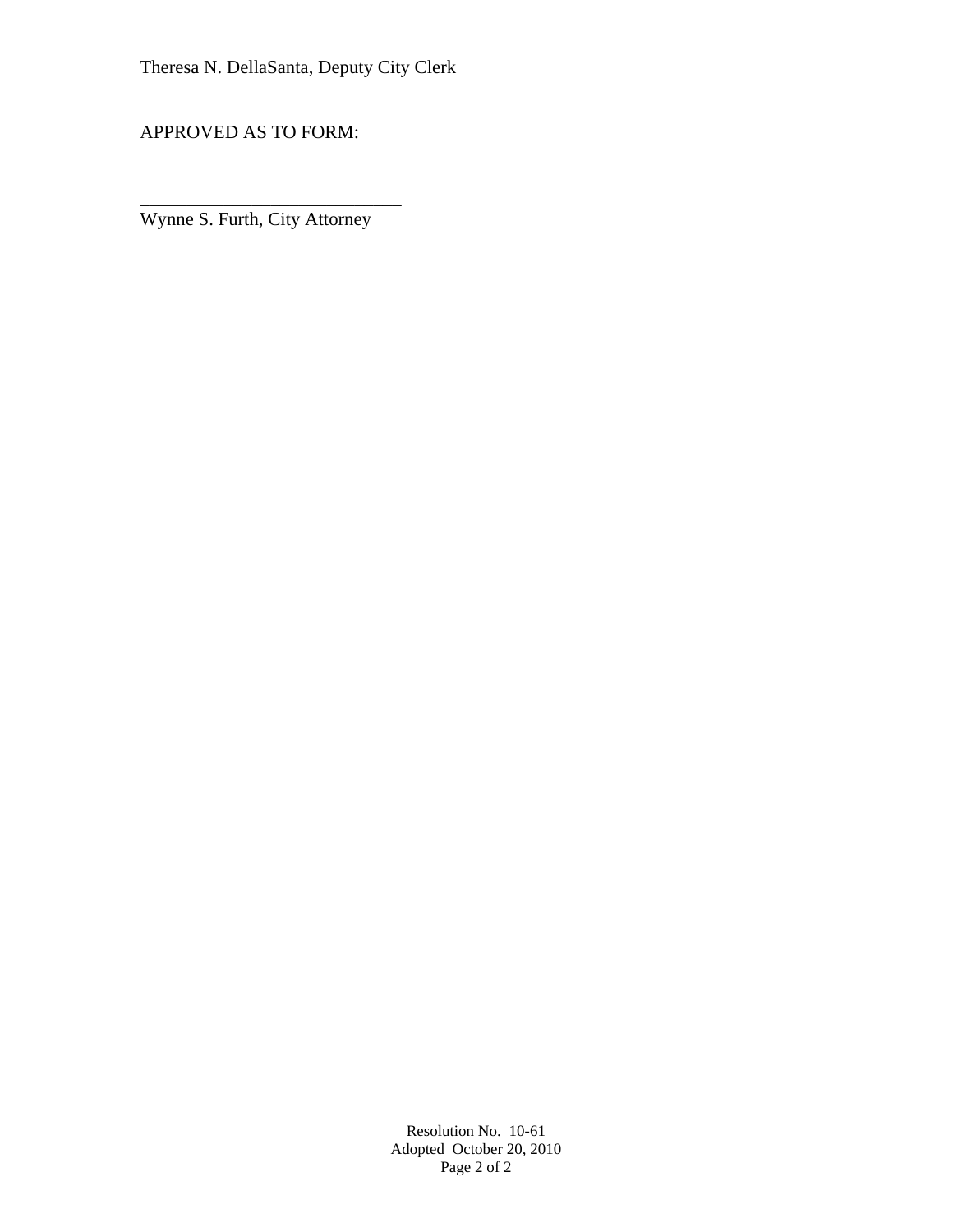#### **RESOLUTION 10-62**

#### **A RESOLUTION OF THE CITY COUNCIL OF THE TOWN OF ATHERTON APPROVING SIGNATURE AUTHORITY FOR CERTAIN INDIVIDUALS IN REGARD TO LOCAL AGENCY INVESTMENT FUND**

**WHEREAS,** the City Council of the Town of Atherton has previously authorized the establishment of certain bank accounts at the Local Agency Investment Fund; and

**WHEREAS,** the City Council has previously adopted a policy of requiring at least two authorized signatures on all checks issued, transfer and wire made by the Town Treasury; and

**WHEREAS,** the City Council wishes to designate those persons authorized to sign checks, make transfer, or wire fund on behalf of the Town; and

**NOW, THEREFORE, BE IT RESOLVED,** that the City Council of the Town of Atherton approves using two signature requirement, and authorizes the following individuals to act on the Treasury of the Town of Atherton:

> Mayor of the Town of Atherton Vice Mayor of the Town of Atherton City Manager Interim City Manager Finance Director

**BE IT FURTHER RESOLVED,** that all previous authorizations to sign checks, make transfers or wires on behalf of the Town of Atherton are hereby rescinded.

\* \* \* \* \* \* \* \* \* \* \* \*

 $\frac{1}{2}$  , and the set of the set of the set of the set of the set of the set of the set of the set of the set of the set of the set of the set of the set of the set of the set of the set of the set of the set of the set

*I hereby certify that the foregoing Resolution was duly and regularly passed and adopted by the City Council of the Town of Atherton at a regular meeting thereof held on the 20th day of October, 2010, by the following vote:* 

| AYES:          | COUNCILMEMBERS: |
|----------------|-----------------|
| <i>NOES:</i>   | COUNCILMEMBERS: |
| <i>ABSENT:</i> | COUNCILMEMBERS: |

\_\_\_\_\_\_\_\_\_\_\_\_\_\_\_\_\_\_\_\_\_\_\_\_\_\_\_\_

 Kathy McKeithen, MAYOR Town of Atherton

ATTEST:

Resolution No. 10-64 Adopted October 20, 2010 Page 1 of 2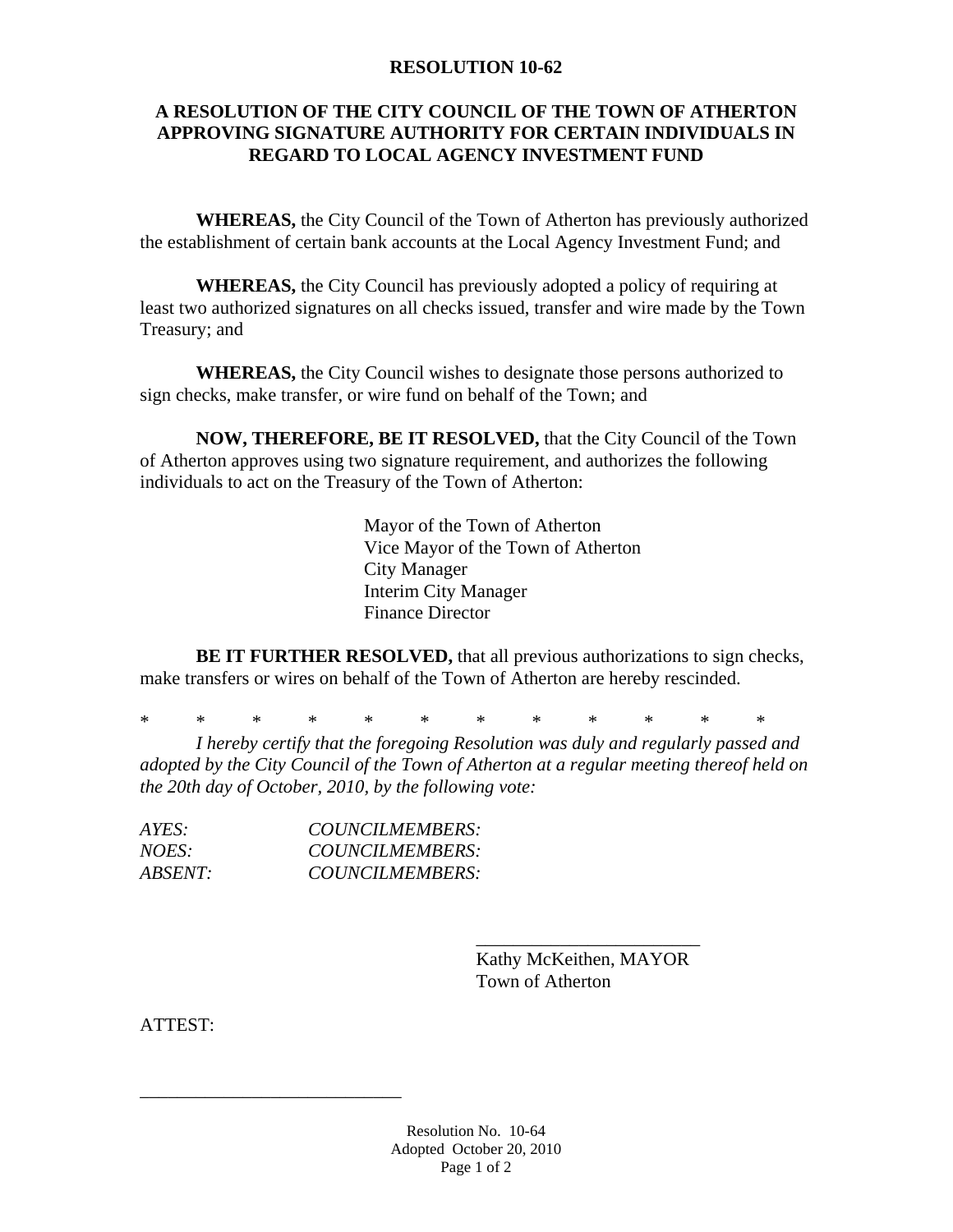APPROVED AS TO FORM:

Wynne S. Furth, City Attorney

\_\_\_\_\_\_\_\_\_\_\_\_\_\_\_\_\_\_\_\_\_\_\_\_\_\_\_\_

Resolution No. 10-64 Adopted October 20, 2010 Page 2 of 2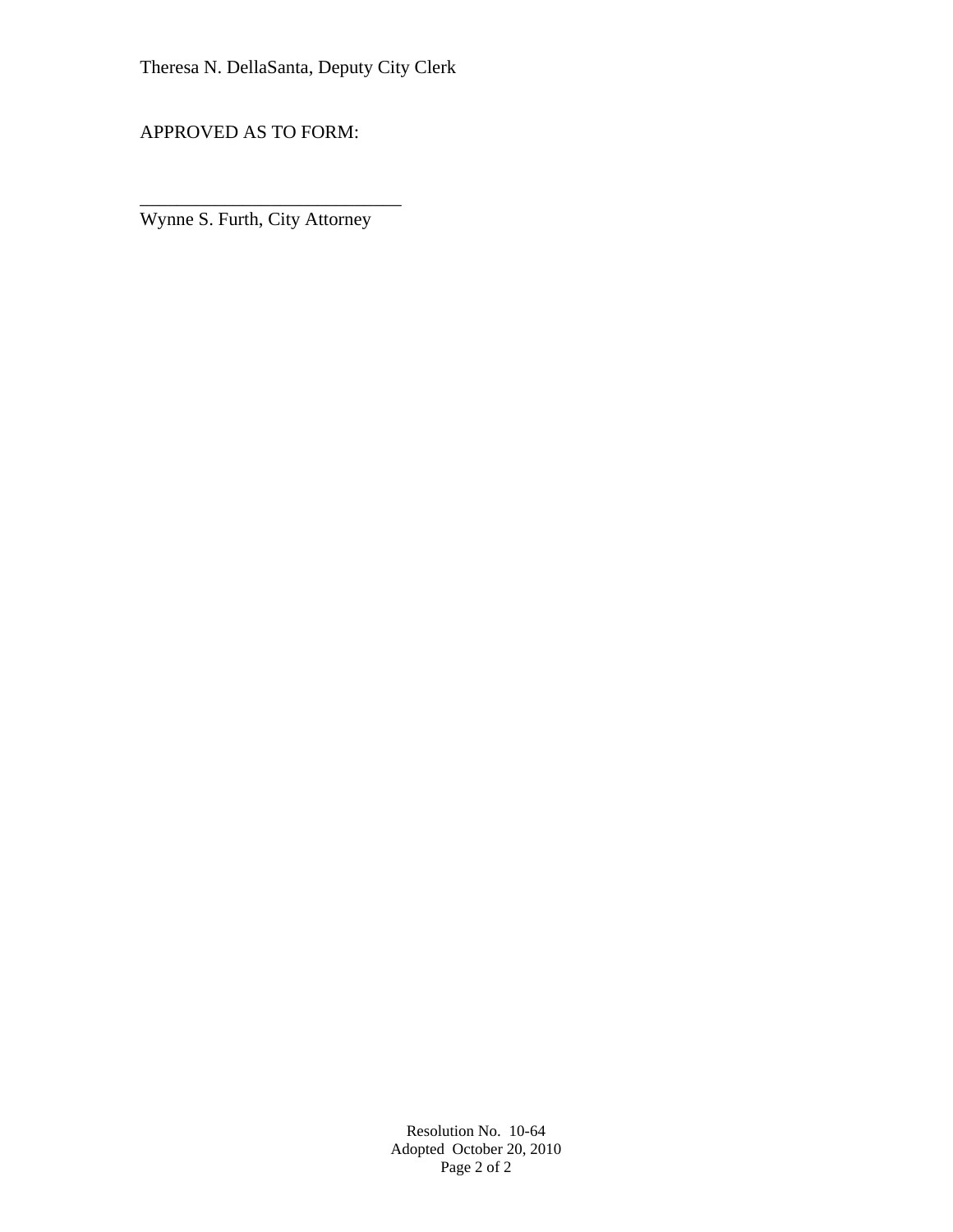#### **RESOLUTION 10-63**

#### **A RESOLUTION OF THE CITY COUNCIL OF THE TOWN OF ATHERTON APPROVING SIGNATURE AUTHORITY FOR CERTAIN INDIVIDUALS IN REGARD TO SAN MATEO INVESTMENT POOL**

**WHEREAS,** the City Council of the Town of Atherton has previously authorized the establishment of certain bank accounts at the San Mateo Investment Pool; and

**WHEREAS,** the City Council has previously adopted a policy of requiring at least two authorized signatures on all checks issued, transfer and wire made by the Town Treasury; and

**WHEREAS,** the City Council wishes to designate those persons authorized to sign checks, make transfer, or wire fund on behalf of the Town; and

**NOW, THEREFORE, BE IT RESOLVED,** that the City Council of the Town of Atherton approves using two signature requirement, and authorizes the following individuals to act on the Treasury of the Town of Atherton:

> Mayor of the Town of Atherton Vice Mayor of the Town of Atherton City Manager Interim City Manager Finance Director

**BE IT FURTHER RESOLVED,** that all previous authorizations to sign checks, make transfers or wires on behalf of the Town of Atherton are hereby rescinded.

\* \* \* \* \* \* \* \* \* \* \* \*

 $\frac{1}{2}$  , and the set of the set of the set of the set of the set of the set of the set of the set of the set of the set of the set of the set of the set of the set of the set of the set of the set of the set of the set

*I hereby certify that the foregoing Resolution was duly and regularly passed and adopted by the City Council of the Town of Atherton at a regular meeting thereof held on the 20th day of October, 2010, by the following vote:* 

| AYES:          | COUNCILMEMBERS: |
|----------------|-----------------|
| NOES:          | COUNCILMEMBERS: |
| <i>ABSENT:</i> | COUNCILMEMBERS: |

\_\_\_\_\_\_\_\_\_\_\_\_\_\_\_\_\_\_\_\_\_\_\_\_\_\_\_\_

 Kathy McKeithen, MAYOR Town of Atherton

ATTEST: